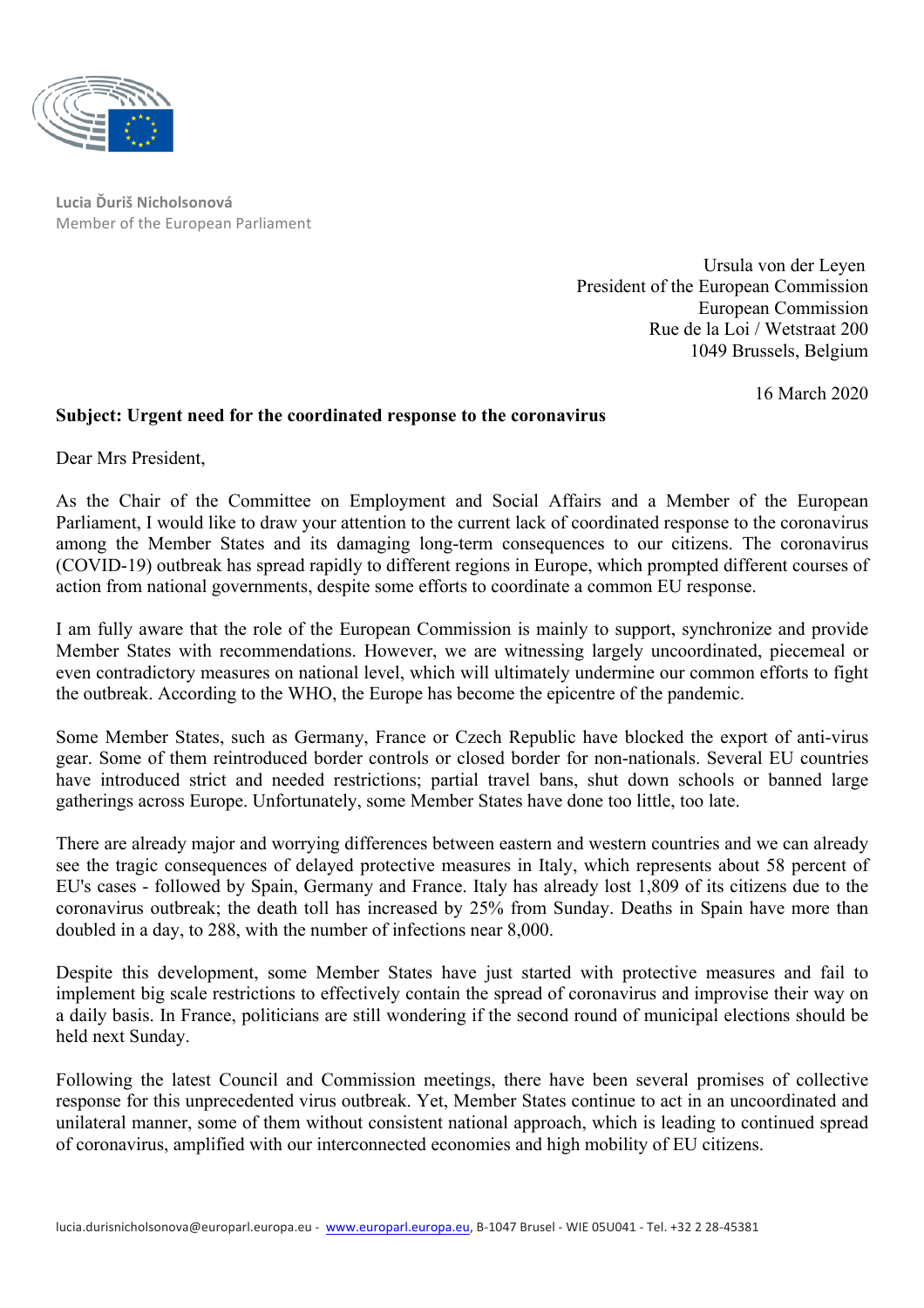The Commission already said they would use all the instruments at its disposal to mitigate the consequences of the pandemic. However, there seems to be a growing discrepancy between promised coordinated EU response and actual policies among Member States, which have its origin in the lack of unified guidelines from the Commission.

The coronavirus COVID-19 will very likely push the European economy into recession this year. The rebound next year will depend on a bold response from Member States and I am very concerned that currently proposed economic will not have any effect without efficiently mitigating its spread**.** The failure to act now on EU level will affect mostly the small, export-oriented economies.

It is fair to assume that what is happening in Italy is going to be reproduced in Spain, France and Germany over the next weeks and delay in EU coordinated response will accordingly cause deepening of the crisis, leading to even higher socio-economic costs. Concern is growing for tens of thousands of cross-border workers**,** who travel between EU states and are facing entry and exit restrictions that could see them unable to work or return home to their families. The fundamental freedoms within the EU will not be ever restored unless all the Member States contain the virus successfully.

Solidarity has been in short supply, as countries restricted the export of medical supplies, in violation of the EU Single Market. The member states have divergent health system capacity, and some are struggling with finding the resources to deal with the pandemic. The situation in Italy shows that patients' lives are endangered when hospitals are overwhelmed.

I believe that all EU citizens deserve to have the same level of protection and without the common EU response and rigorous guidance of the European Commission; we will fail to protect them. This, in turn, will fuel the rise of Euroscept**ic** nationalists and extremists calling into question the whole project of European Union, supposedly based on solidarity and cooperation.

## **Taking all the above into consideration, I would like to call upon the Commission to:**

- Take immediate action and adopt without delay the EU common guidelines on the application of countermeasures to minimise the spread of the 2019 novel coronavirus in the population, based on scientific evidence from ECDC and WHO and recommendations and supervise their implementation in the Member States, using all political and economic tools at disposal.

- Facilitate effective cooperation between the Member States and strongly invite them to adopt the identical and consistent countermeasures to COVID-19, taking into consideration the current dynamics of the epidemiological situation.

- Assess all the possibilities under the current legal framework, such as Decision No 1082/2013/EU on serious cross-border threats to health, to step up the cooperation and solidarity among the Member States, and condemn all unilateral and contradictory measures taken on the national level.

## **Further, the Commission should take immediate action, in cooperation with Member States and Council, to:**

- Secure large-scale high-throughput testing of COVID 19 across Europe by helping individual countries obtain necessary equipment if their testing capacity is insufficient. The ability to test on a scale in the tens of millions is critical in saving lives, slowing down the epidemic and last, but not least, help restart the active economy since people can not return to work without being properly tested.

- Reconsider the recent proposal of the EU to mobilize  $\epsilon$ 140 million of public and private funding for promising research on vaccines, diagnosis and treatment as insufficient. In light of recent crises, the funding should be dramatically increased.